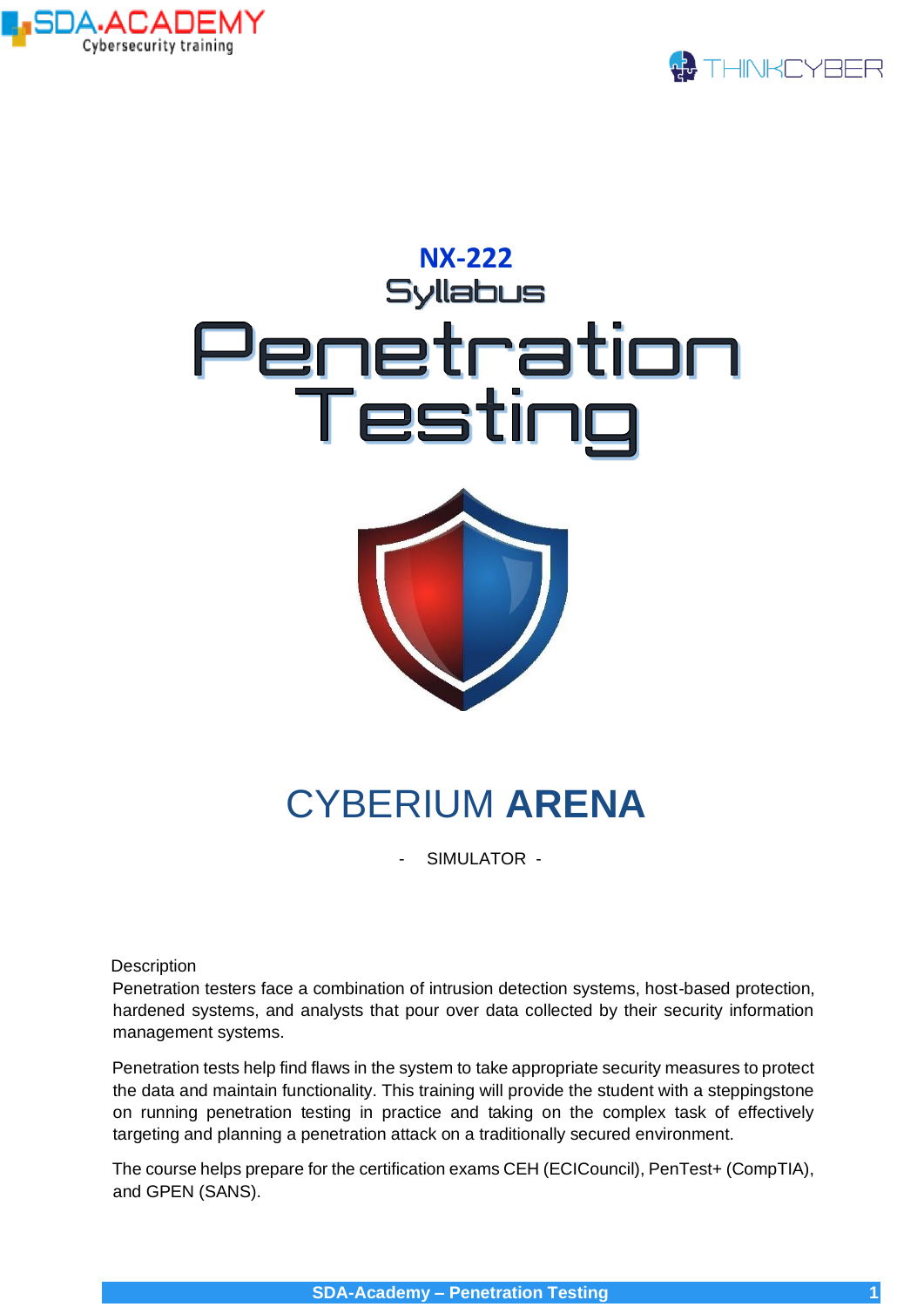



# **Target Audience**

This course targets people from the IT world that want to upgrade their careers and master the art of penetration testing.

- **Prerequisites**
	- **Linux**
	- **Networking**
- **Objectives**
	- Bypass security and attack the network
- Becoming familiar with penetrations
- Testing existing security weaknesses

# **Module 1: Planning and Collecting Information**

Before the penetration testing team can analyze and conduct a series of tests and attacks, the team needs to gather data to construct a better action plan. In this module, the student will go through the basics of information gathering and reconnaissance.

# **Passive Information Gathering**

Monitoring Personal and Corporate Blogs Collecting Employees Personal Info Harvesting Organization Emails Shodan Search Engine

# **Active Information Gathering**

NMAP Scanning Services Versions NSE Scripting

#### **Module 2: Enumeration**

In this module, the students will learn to use their knowledge in the first two phases to gain access, either using an existing exploit or brute-forcing them into the network. After gaining control of the target, the students will learn to abuse existing services to elevate their permissions.

# **Service Enumeration**

DNS Enumeration DHCP Enumeration SMB Enumeration Network Traffic

#### **Identifying Vulnerability and Exploits**

NSE Enumeration Vulnerabilities Detection Methods Automating the Scanning

#### **Module 3: Exploitation**

Finding vulnerabilities on the network using different sniffing methods is very important and can reveal the organization's vulnerabilities and weaknesses. In this module, students will use.

### **Attack Vectors**

Brute-Forcing Services **Metasploit** Working with Exploits **Meterpreter** Social Engineering